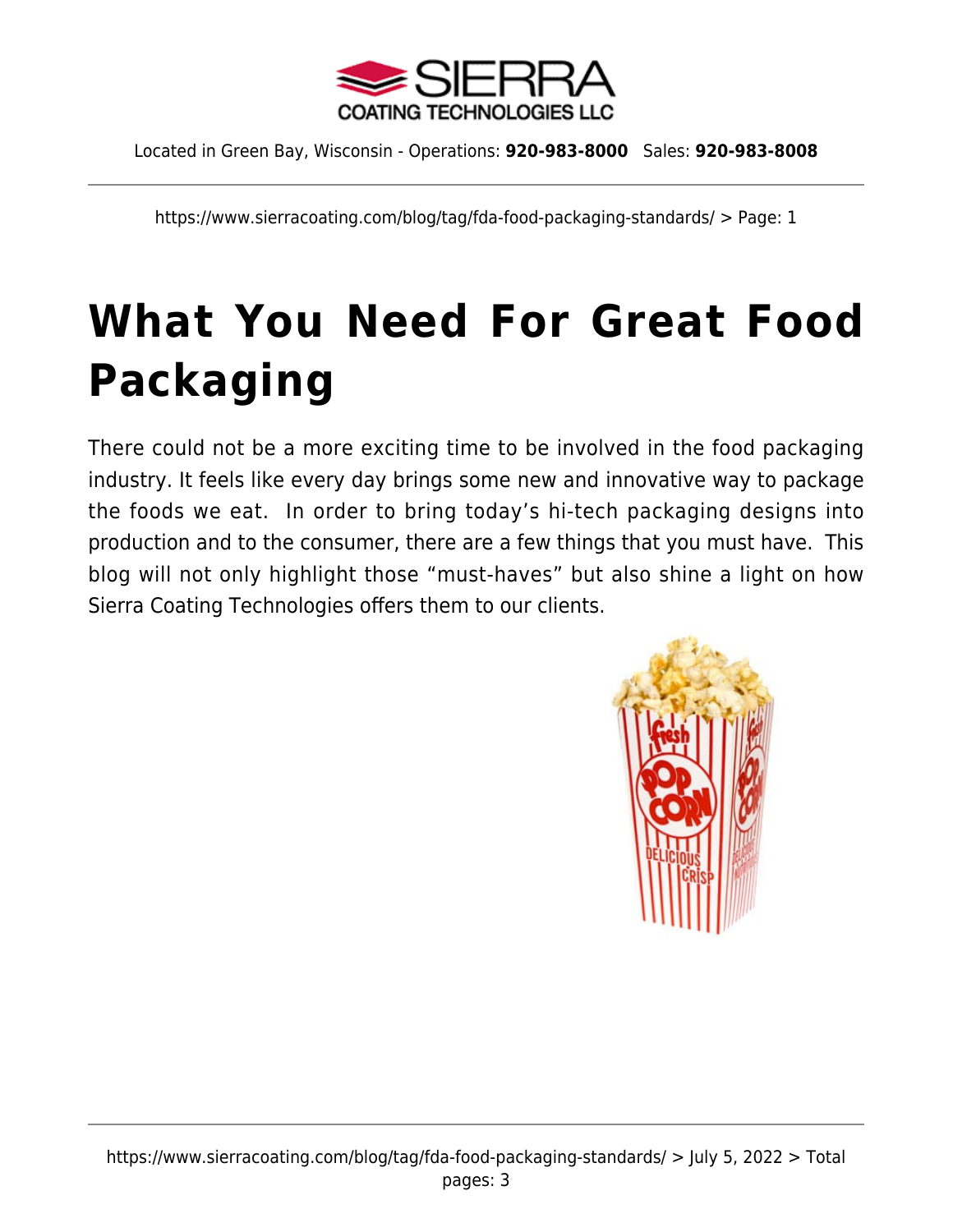

Located in Green Bay, Wisconsin - Operations: **920-983-8000** Sales: **920-983-8008**

https://www.sierracoating.com/blog/tag/fda-food-packaging-standards/ > Page: 2

## **High-Quality Facility**

It goes without saying that to produce a high-quality product you need a highquality facility. In the food packaging industry, that means one thing, Good Manufacturing Practice or GMP for short. These general guidelines include making sure your facility:

- Is of suitable size, design, and construction
- $\blacksquare$  Is clean and cleanable
- Has the right equipment with right personnel trained and experienced to run it
- Offers proper labeling, record keeping, and lab controls

## **Raw Material Standards**

While GMP is more of a suggestion than a regulation, when it comes to the raw materials you use, FDA guidelines are set in stone. No matter the type of food you are dealing with, whether it is fatty foods, meats, or dry foods, you need the perfect raw materials to meet the exacting FDA food packaging standards. If you don't have access to these materials and a staff capable of understanding the intricacies of the FDA standards, you cannot be a successful food packager.

The next time you choose a coating company for an important food-packaging job, make sure they can offer you a facility that meets GMP guidelines,